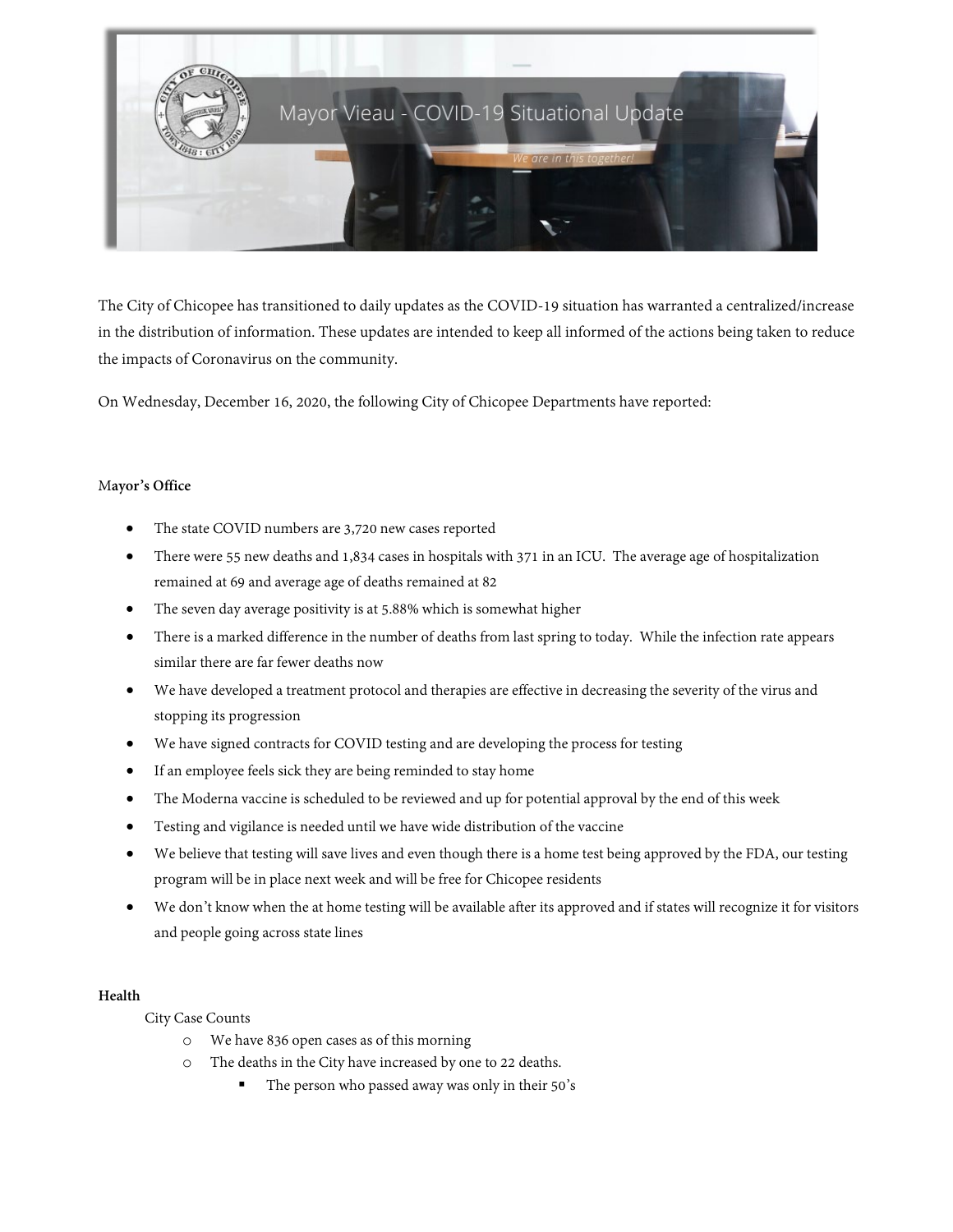- o 89 N/A
- o 1099 recovered
- o A total of 2,046 cases to date
- We continue to treat the two clusters at congregate care facilities
- One Health Department employee continues to quarantine
- We will be opening testing for residents but need volunteers to man the site
- The Vaccine task force will meet as we get closer to distribution of the vaccine in Chicopee

#### **Police Department**

- Status Quo on services
- There still is one officer out

### **Fire Department**

- Status quo on services
- We have two Firefighter on quarantine

#### **Emergency Management**

- Services and staffing are continuing
- Working on logistics for the COVID testing and setting up site at Chicopee COMP

#### **Safety**

- Status Quo on services and staffing
- We have downloaded a listing of residents from the Register of Voters census data into the test data but CIC will not allow us to set up accounts on their system. We will have to manually input information into the CIC system
- The additional shipment of gloves and PPE for testing is being delivered to COMP
- The storm may impact our delivery of test kits to COMP
- We have eight volunteers signed up and more are interested. We need to provide them details of how and where they will work with residents
- The Friday soft launch with employees will not work due to the snow and logistics
- Dr. Beltrain will be at our Vaccine Task Force and provide information on the distribution of vaccines in Chicopee